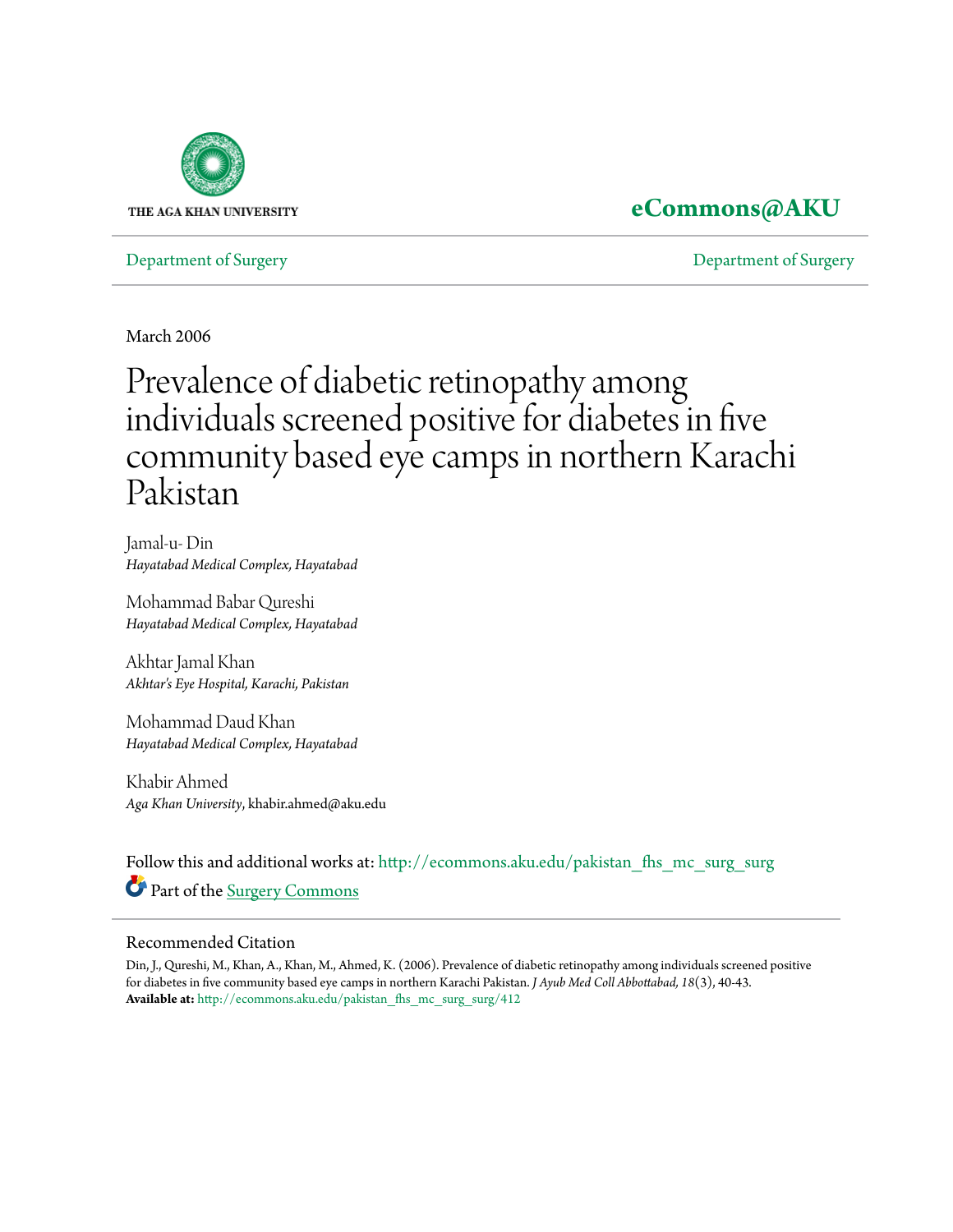### **PREVALENCE OF DIABETIC RETINOPATHY AMONG INDIVIDUALS SCREENED POSITIVE FOR DIABETES IN FIVE COMMUNITY-BASED EYE CAMPS IN NORTHERN KARACHI, PAKISTAN**

Jamal-u-Din<sup>a</sup>, Mohammad Babar Qureshi<sup>a</sup>, Akhtar Jamal Khan<sup>b</sup>,

Mohammad Daud Khan<sup>a</sup>, Khabir Ahmad<sup>c</sup>

**<sup>a</sup>Pakistan Institute of Community Ophthalmology, Hayatabad Medical Complex, Hayatabad, Peshawar, <sup>b</sup>Akhtar's Eye Hospital, Fl -1 (4/C), Block-5, Gulshan-e-Iqbal, Rashid Minhas Road, Karachi, <sup>c</sup> Section of Ophthalmology, Department of Surgery, Aga Khan University, Karachi**

**Background:** Population-based data on the prevalence of diabetic retinopathy in Pakistan are lacking. We determined the prevalence of diabetic retinopathy among individuals screened positive for diabetes in five community-based eye camps in northern Karachi, Pakistan. **Methods:**  In summer 2002, five community-based eye camps were set up in Karachi, Pakistan's largest city. All individuals aged 30 years or older who visited the camps were requested to participate in the study. Those who agreed were screened for diabetes and those found to have the disease were referred to an eye hospital for diabetic retinopathy screening. Verbal informed consent was obtained from all participants at the examination site. Our main outcome measure was diabetic retinopathy, which was classified as non-proliferative diabetic retinopathy (NPDR), severe NPDR, and proliferative diabetic retinopathy (PDR). Our grading was based on clinical examination. **Results:** A total of 912 subjects were screened for diabetes mellitus. Of these, 160(17.5%) had diabetes- 1.8% had type I diabetes and 15.9% had type II diabetes. One hundred and eight individuals visited the hospital for ophthalmic examination. Of them, 15.7% had diabetic retinopathy. The prevalence of diabetic retinopathy was higher among individuals with type I diabetes, with greater duration of diabetes, and among women. The commonest form of diabetic retinopathy was non-proliferative (76.5% [mild: 35.3 %, moderate: 29.4 %, and severe: 11.8 %]), followed by maculopathy (17.6 %) and proliferative diabetic retinopathy (5.9 %). **Conclusion:** More systematic and population-based research is needed to estimate the prevalence of and identify risk factors for diabetic retinopathy in Pakistan.

**Key words:** diabetic retinopathy, prevalence, Karachi, Pakistan

#### **INTRODUCTION**

Individuals with diabetes are 25 times more likely to become blind than individuals without this disease. In many developed countries, diabetic retinopathy is the leading cause of new cases of visual impairment and blindness amo ng adults aged 20-74 years. Among people with type 1 diabetes; about 25% have diabetic retinopathy during the first 5 years and about 100% in two decades. Among people who have type 2 diabetes, around 21% have retinopathy at diagnosis,  $<sup>1</sup>$ </sup> and more than 60% have diabetic retinopathy during the first two decades of the disease.<sup>2</sup> Diabetes occurs at a much younger age in South Asian countries than it does in developed countries.

Pakistan has a population of 154 million. More than 10% of its adult population has diabetes.<sup>3-5</sup> Although the country ranks 6th among countries with the highest burden of diabetes,<sup>6</sup> population-based data on the prevalence of diabetic retinopathy in Pakistan and on the visual impairment due to diabetic retinopathy are lacking. Data that are available are hospital-based.7-12

We determined the prevalence of diabetic retinopathy among individuals screened positive for diabetes in five community-based eye camps in northern Karachi, Pakistan.

#### **MATERIAL AND METHODS**

During July and August 2002, we set up five community-based eye camps in northern Karachi, Pakistan largest city. A multi-ethnic metroplolis, Karachi's diverse population of 15 million includes all major ethnic groups in Pakistan: Sindhi, Muhajir, Pakhtoons, Baloch and Punjabis. All individuals aged 30 years and above who visited the eye camps were requested to participate in the study. All of them (n=912) agreed to participate. They were screened for diabetes and those found to have the disease were referred to an eye hospital for diabetic retinopathy screening. Verbal informed consent was obtained from all participants. An ophthalmologist examined the anterior segment of the subject using slit lamp and measured the intraocular pressure with applanation tonometer, and performed dilated funduscopy with a 90-dioptre hand held fundus viewing lens using a Topcon slit lamp. This was supplemented by indirect ophthalmoscopy if peripheral abnormalities were detected or suspected. The presence or absence of any diabetic retinopathy was recorded. Diabetic retinopathy was classified as non-proliferative diabetic retinopathy (NPDR), severe NPDR, and proliferative diabetic retinopathy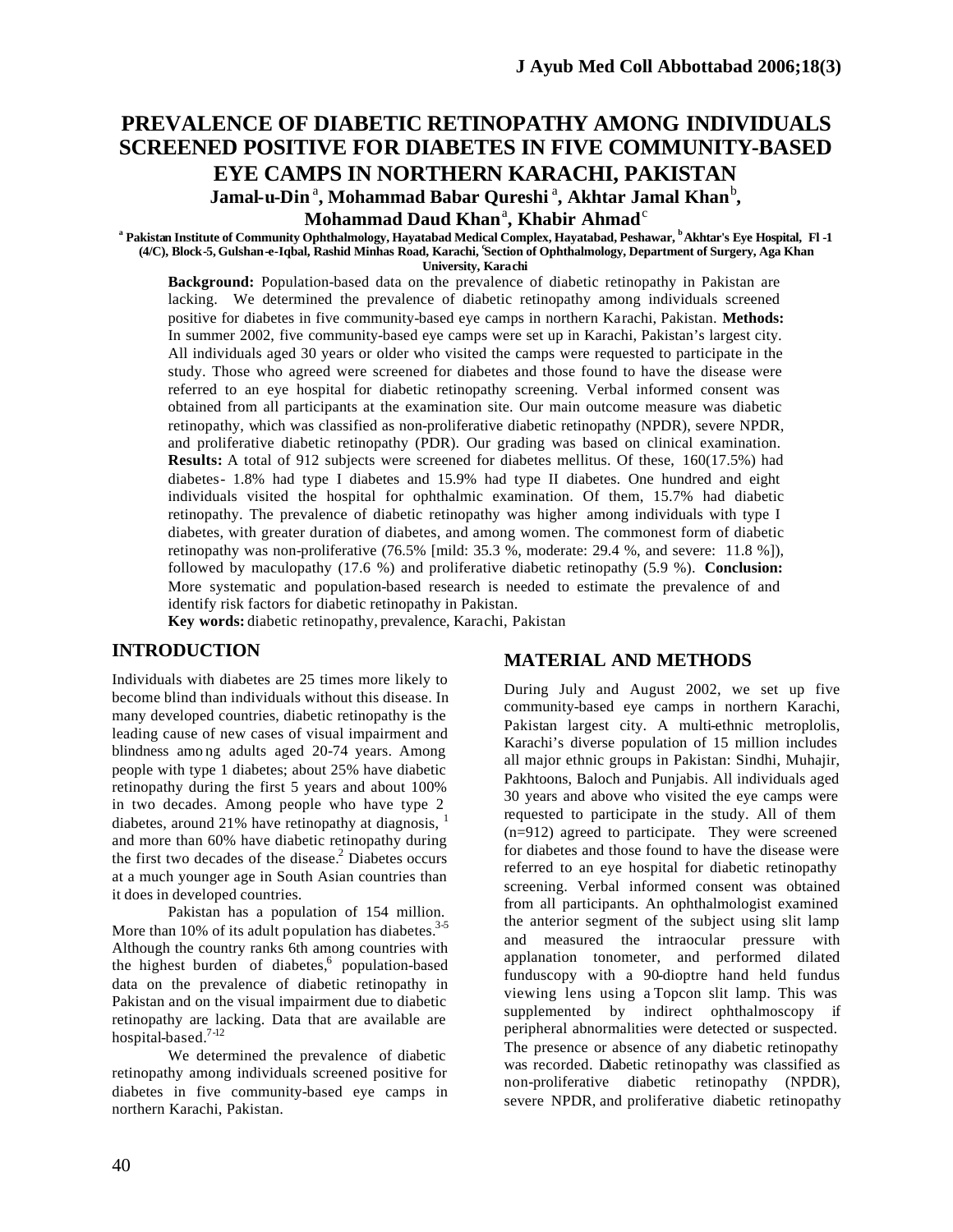(PDR). The presence of clinically significant macular oedema (CSMO) was assessed using indirect and direct ophthalmoscopy. Stereoscopic photographs of the macula and optic disc were obtained with a Topcon fundus camera in subjects having any evidence of diabetic retinopathy. Photographs of all the standard photographic fields of the fundus were not taken. However, the major findings used to classify diabetic retinopathy were photographed. Grading was based on clinical examination, with photographs serving as documentation.

The data was entered and analyzed using Epi Info 6.0. Simple frequencies of the dependent variable and their proportions were calculated and compared according to groups, sex and type of diabetes.

#### **RESULTS**

We screened a total 912 subjects in the eye camps. Of them, 160(17.5%) had diabetes,1.8% had type I diabetes and 15.9% had type II diabetes (table-1). Around two-thirds of the diabetics (108/160) visited the hospital as requested and were examined. Their age-sex distribution and other characteristics are shown in table 2. Of individuals we examined, 17(15.7%) had diabetic retinopathy (table 3). Eight of them(47.1%) were aged 30-49 years. The prevalence of diabetic retinopathy was higher among individuals with type I diabetes (44.4%) compared with type II diabetes (13.1%). But the difference was not statistically significant ( $p = 0.43$ ). Women compared with men were slightingly more likely to have diabetic retinopathy (16.4 % vs. 14.9%) but the difference was also not statistically significant ( $P =$ 0.83). The prevalence of diabetic retinopathy was associated with the duration of diabetes mellitus: 0 %, 12.1%, 17.6%, 36.4% and 42.9% among the newly diagnosed, those diagnosed < 5 years ago, 5-9 years ago,  $10-14$  years ago, and  $= 15$  years ago, respectively. The commonest form of diabetic retinopathy was non-proliferative (76.5% [mild: 35.3 %, moderate: 29.4 %, and severe: 11.8 %]), followed by maculopathy (17.6 %) and proliferative diabetic retinopathy (5.9 %) (table 4).

Out of 17 individuals with diabetic retinopathy, one needed pan-retinal photocoagulation with follow up and tight control of diabetes whereas 3 needed focal laser  $+$  grid to macula  $+$  follow up and tight diabetic control.

#### **DISCUSSION**

In our study, the prevalence of diabetic retinopathy among diabetics was 15.7% (17/108) which is lower than that (21-60 %) reported in other studies conducted in Karachi and other cities in Pakistan.<sup>711</sup> <sup>13-16</sup>. The reason behind these differences could be

that all the other studies were hospital-based and were not conducted under similar circumstances. Because of the small sample size and nonrepresentative nature of the sample, the observed prevalence cannot be generalizable to the general population: First, people who were screened for diabetes were those who had eye diseases. It may have caused an overrepresentation of diabetics in the sample because several eye diseases are more prevalent among diabetics than their non-diabetic counterparts. Second, a third of diabetics did not participate in the screening for diabetic retinopathy which may have either overestimated or underestimated the prevalence of diabetic retinopathy, depending on the rates of diabetic retinopathy among non-respondents.

In our study, women had a slightingly greater prevalence of diabetic retinopathy than men (16.4 % vs. 14.9%)-although the difference was not statistically significant (p: 0.83).

**Table 1 Prevalence of diabetes mellitus by type among selected subject (n=912) in a study in Karachi, Pakistan**

| Type of DM    | Frequency<br>$(n = 912)$ | $\%$ |
|---------------|--------------------------|------|
| <b>IDDM</b>   | 16                       |      |
| <b>NIDDM</b>  | 144                      | 15.8 |
| Non-diabetics | 752                      | 82.5 |

| Table 2 Charactenstics of the selected individuals with |
|---------------------------------------------------------|
| diabetes $(n=108)$ in a study in Karachi, Pakistan      |

| <b>Characteristics</b>      | N <sub>0</sub> | $\frac{0}{0}$ |  |
|-----------------------------|----------------|---------------|--|
| Age group (in years)        |                |               |  |
| 30-39                       | 12             | 11.1          |  |
| 40-49                       | 35             | 32.4          |  |
| 50-59                       | 35             | 32.4          |  |
| $60 - 69$                   | 20             | 18.5          |  |
| $= 70$                      | 6              | 5.6           |  |
| <b>Sex</b>                  |                |               |  |
| Male                        | 47             | 43.5          |  |
| Female                      | 61             | 56.5          |  |
| Occupation                  |                |               |  |
| Housewife                   | 61             | 56.5          |  |
| Employed                    | 24             | 22.2          |  |
| Unemployed                  | 23             | 21.3          |  |
| <b>Type of diabetes</b>     |                |               |  |
| <b>IDDM</b>                 | 9              | 8.3           |  |
| <b>NIDDM</b>                | 99             | 91.7          |  |
| <b>Duration of Diabetes</b> |                |               |  |
| Newly diagnosed             | 23             | 21.3          |  |
| $<$ 5 years                 | 33             | 30.6          |  |
| 5-9 years                   | 34             | 31.5          |  |
| $10-14$ years               | 11             | 10.2          |  |
| $=15$                       | 7              | 6.5           |  |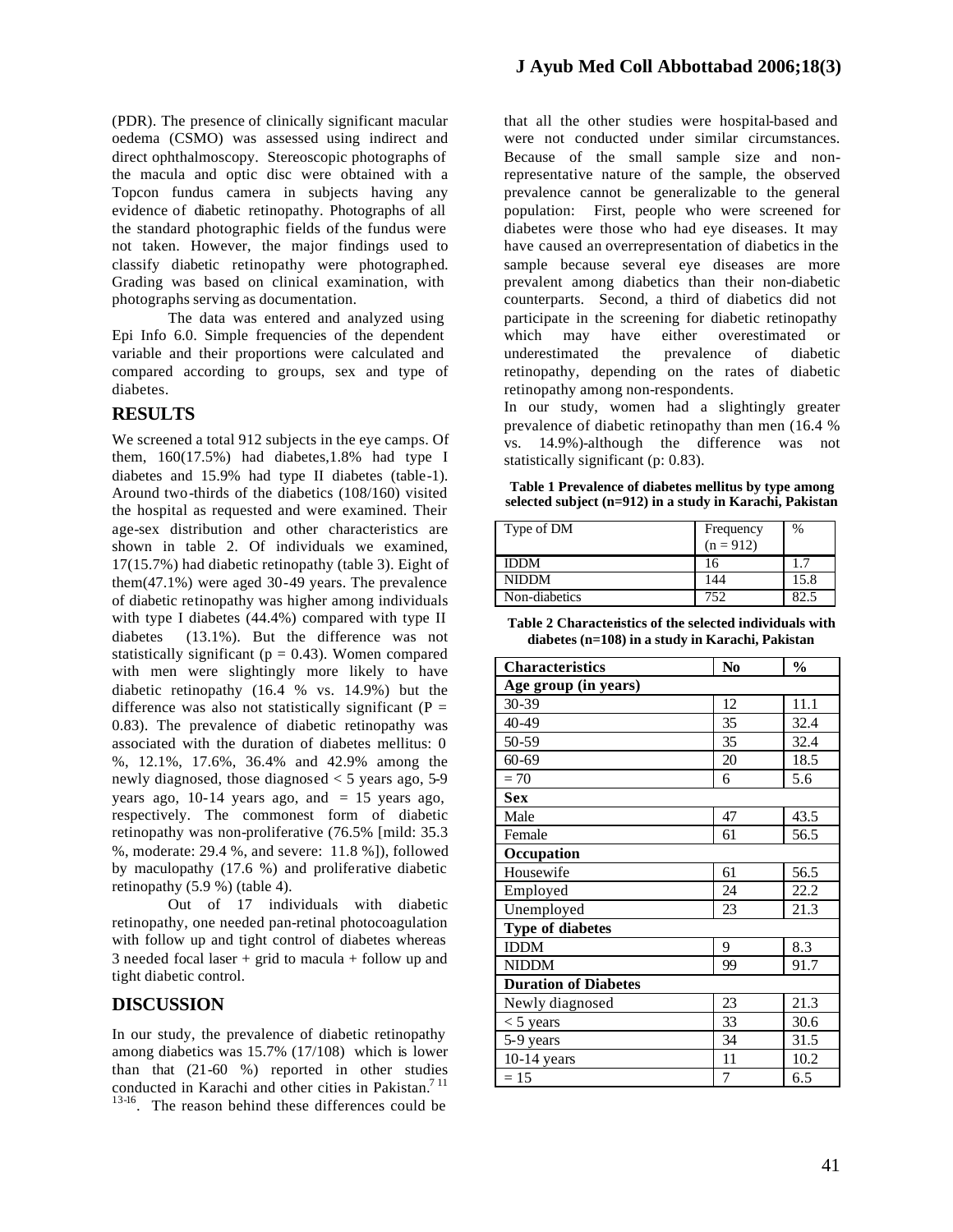|                         | <b>Diabetics</b>            | Number of<br>subjects<br>with<br>diabetic<br>retinopathy | $%$ of<br>diabetic<br>retinopathy |  |
|-------------------------|-----------------------------|----------------------------------------------------------|-----------------------------------|--|
| <b>Diabetic</b>         | 108                         | 17                                                       | 15.7                              |  |
| retinopathy             |                             |                                                          |                                   |  |
| Age group (in years)    |                             |                                                          |                                   |  |
| 30-39                   | 12                          | 4                                                        | 33.3                              |  |
| 40-49                   | $\overline{35}$             | $\overline{4}$                                           | 11.4                              |  |
| 50-59                   | 35                          | $\overline{7}$                                           | 20.0                              |  |
| $60 - 69$               | 20                          | $\overline{2}$                                           | 10.0                              |  |
| $= 70$                  | 6                           | 44                                                       | $-1$                              |  |
| Sex                     |                             |                                                          |                                   |  |
| Male                    | 47                          | 7                                                        | 14.9                              |  |
| Female                  | 61                          | 10                                                       | 16.4                              |  |
| Occupation              |                             |                                                          |                                   |  |
| Housewife               | 61                          | 10                                                       | 16.4                              |  |
| Employed                | 24                          | 5                                                        | 20.8                              |  |
| Unemployed              | 23                          | $\overline{\mathcal{L}}$                                 | 8.7                               |  |
| Type of diabetes        |                             |                                                          |                                   |  |
| <b>IDDM</b>             | 9                           | 4                                                        | 44.4                              |  |
| <b>NIDDM</b>            | 99                          | 13                                                       | 13.1                              |  |
|                         | <b>Duration of Diabetes</b> |                                                          |                                   |  |
| Newly                   | 23                          |                                                          |                                   |  |
| diagnosed               |                             |                                                          |                                   |  |
| $<$ 5 years             | 33                          | 4                                                        | 12.1                              |  |
| $\overline{5}$ -9 years | 34                          | 6                                                        | 17.6                              |  |
| $10-14$ years           | 11                          | $\overline{\mathbf{4}}$                                  | 36.4                              |  |
| $= 15$                  | 7                           | 3                                                        | 42.9                              |  |
| Occupation              |                             |                                                          |                                   |  |
| ousewife                | 61                          | 10                                                       | 16.4                              |  |
| Employed                | 24                          | 5                                                        | 20.8                              |  |
| Unemployed              | 23                          | $\overline{2}$                                           | 8.7                               |  |

**Table 3 Prevalence of diabetic retinopathy by agegroups, sex, and type of diabetes among diabetics (n=108) in a study in Karachi, Pakistan**

**Table 4 Types of diabetic retinopathy observed in among diabetics (n=108)in Karachi, Pakistan.**

| Type of diabetic retinopathy        | No. | $\frac{0}{0}$ |
|-------------------------------------|-----|---------------|
| Mild non-proliferative diabetic     | 6   |               |
| retinopathy                         |     | 35.3          |
| Moderate non-proliferative diabetic | 5   |               |
| retinopathy                         |     | 29.4          |
| Severe non-proliferative diabetic   | 2   |               |
| retinopathy                         |     | 11.8          |
| Proliferative diabetic retinopathy  |     | 5.9           |
| Maculopathy*                        | 3   | 17.6          |

**Table 5 Action needed in a study of diabetics (n=108) in Karachi, Pakistan.**

| <b>Action needed</b>                         | <b>Frequency</b> |
|----------------------------------------------|------------------|
|                                              | (%)              |
| 12 month follow up                           | 89 (82.4)        |
| 6 month follow up                            | 11(10.2)         |
| 3 month follow up                            | 2(1.8)           |
| Pan-retinal photocoagulation + follow up     | 1(0.9)           |
| Focal laser $+$ grid to macula $+$ follow up | 3(2.8)           |
| Others                                       | 2(1.8)           |
|                                              |                  |

The most prevalent type of diabetic retinopathy is our study was NPDR which accounted for 76.4% of the cases. In a study by Khan in Karachi $^{13}$ , NPDR accounted for 79.1% of the cases compared with 92%, 89.3-94.0% and 69.8% in studies conducted in Australia, India and Oman, respectively. We found a low prevalence of PDR out of all retinopathies (5.8%). This is lower than those reported in hospital based studies in Pakistan and elsewhere. The severity of retinopathy is primarily related to the duration of diabetes, and exposure to various internal and external ocular factors. This lower prevalence of maculopathy can be explained by the fact that majority of our participants were young.

Many studies have found duration of diabetes to be an important predictor of diabetic retinopathy. After 20 years, nearly 60 % people with type 1 diabetes, and around 40% with type 2 diabetes have proliferative diabetic retinopathy. Consistent with previous studies, the prevalence of diabetic retinopathy was higher among individuals with greater self-reported duration of diabetes than those with shorter duration of disease.

More systematic and population-based research is needed to estimate the prevalence of and identify risk factors for diabetic retinopathy in Pakistan.

#### **REFERENCES**

1. Standards of Medical Care for Patients With Diabetes Mellitus. Diabetes Care 2002;25(90001):33S-49.

2. Fong DS, Aiello LP, Ferris FL, 3rd, Klein R. Diabetic retinopathy. Diabetes Care 2004;27(10):2540-53.

3. Shera AS, Rafique G, Khwaja IA, Baqai S, Khan IA, King H. Pakistan National Diabetes Survey prevalence of glucose intolerance and associated factors in North West at Frontier Province (NWFP) of Pakistan. J Pak Med Assoc 1999;49(9):206- 11.

4. Shera AS, Rafique G, Khwaja IA, Ara J, Baqai S, King H. Pakistan national diabetes survey: prevalence of glucose intolerance and associated factors in Shikarpur, Sindh Province. Diabet Med 1995;12(12):1116-21.

5. Shera AS, Rafique G, Khawaja IA, Baqai S, King H. Pakistan National Diabetes Survey: prevalence of glucose intolerance and associated factors in Baluchistan province. Diabetes Res Clin Pract 1999;44(1):49-58.

6. Wild S, Roglic G, Green A, Sicree R, King H. Global prevalence of diabetes: estimates for the year 2000 and projections for 2030. Diabetes Care 2004;27(5):1047-53.

7. Basit A, Hydrie MZ, Hakeem R, Ahmedani MY, Masood Q. Frequency of chronic complications of type II diabetes. J Coll Physicians Surg Pak 2004;14(2):79-83.

8. Shera AS, Jawad F, Maqsood A, Jamal S, Azfar M, Ahmed U. Prevalence of chronic complications and associated factors in type 2 diabetes. J Pak Med Assoc 2004;54(2):54-9.

9. Kayani H, Rehan N, Ullah N. Frequency of retinopathy among diabetics admitted in a teaching hospital of Lahore. J Ayub Med Coll Abbottabad 2003;15(4):53-6.

10. Pardhan S, Gilchrist J, Mahomed I. Impact of age and duration on sight-threatening retinopathy in South Asians and Caucasians attending a diabetic clinic. Eye 2004;18(3):233-40.